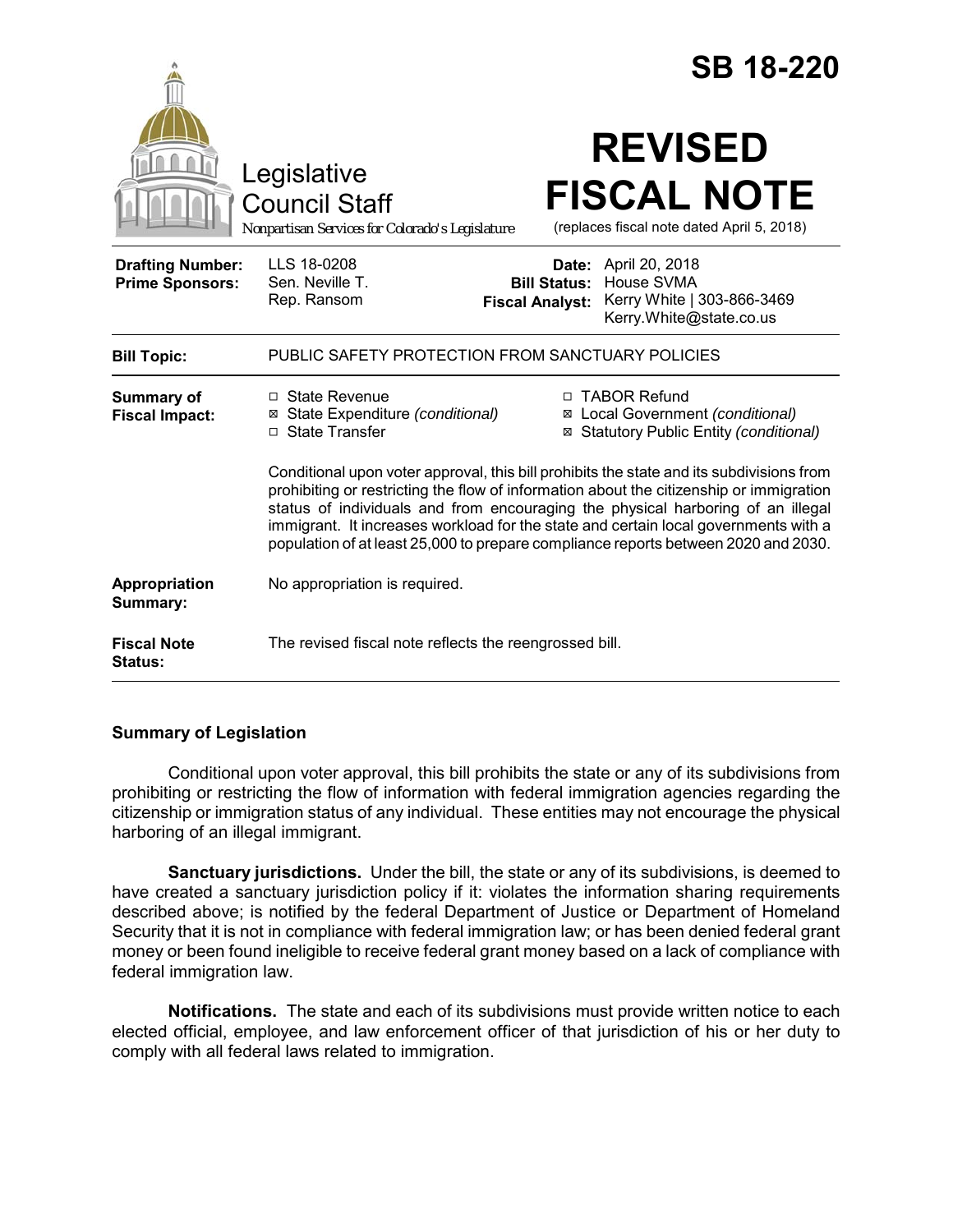April 20, 2018

**Compliance reporting.** On or before January 1, 2020, and each January 1 thereafter through January 1, 2030, the state and each county, city and county, or municipality having a population of at least 25,000 people must submit a written report and affirmation of compliance to the Department of Public Safety (DPS). On or before April 1, 2020, and each April 1 thereafter through 2030, the DPS must submit an annual report compiling this information to the General Assembly.

### **State Expenditures**

Conditional upon voter approval, the bill increases costs and workload for state agencies, including institutions of higher education, to make the required notifications to elected officials, employees, and law enforcement officers. Workload also increases for affected state agencies to prepare compliance reports and for the DPS to produce an annual report for the General Assembly. Finally, workload and costs may increase for the Department of Law if it is asked to consult with state agencies concerning the bill's requirements. These cost and workload increases can be accomplished within existing appropriations to affected state agencies.

**Election expenditure impact — existing appropriations.** This bill includes a referred measure that will appear before voters at the November 2018 general election. While no additional appropriation is required in this bill, certain election costs are incurred by the state when ballot measures are referred to voters. These costs, paid using existing appropriations, are in two areas. First, current law requires the state to reimburse counties for costs incurred conducting a ballot measure election, paid from the Department of State Cash Fund in the Secretary of State's Office, estimated at \$3.2 million in FY 2018-19. Second, the text and title of the measure must be published in one legal newspaper per county and an analysis of the measure must be included in the Ballot Information Booklet mailed to all registered voter households, paid from the Ballot Analysis Revolving Fund in the Legislative Department, which is estimated to cost \$2.1 million in FY 2018-19. Publication costs will increase by approximately \$115,000 per measure beyond this base amount for any additional referred or initiated measures placed on the ballot.

### **Local Governments, School Districts, and Statutory Public Entities**

Conditional upon voter approval, the bill increases workload for local governments, school districts, and statutory public entities to make the required notifications to elected officials, employees, and law enforcement officers, and for certain local governments with populations of greater than 25,000 people, to submit compliance reports to the DPS.

To the extent that local governments, school districts, and statutory public entities are not currently complying with federal immigration policy, the bill may increase workload and costs to do so. These impacts have not been estimated.

### **Effective Date**

If approved by the voters at the 2018 general election, the bill takes effect on July 1, 2019.